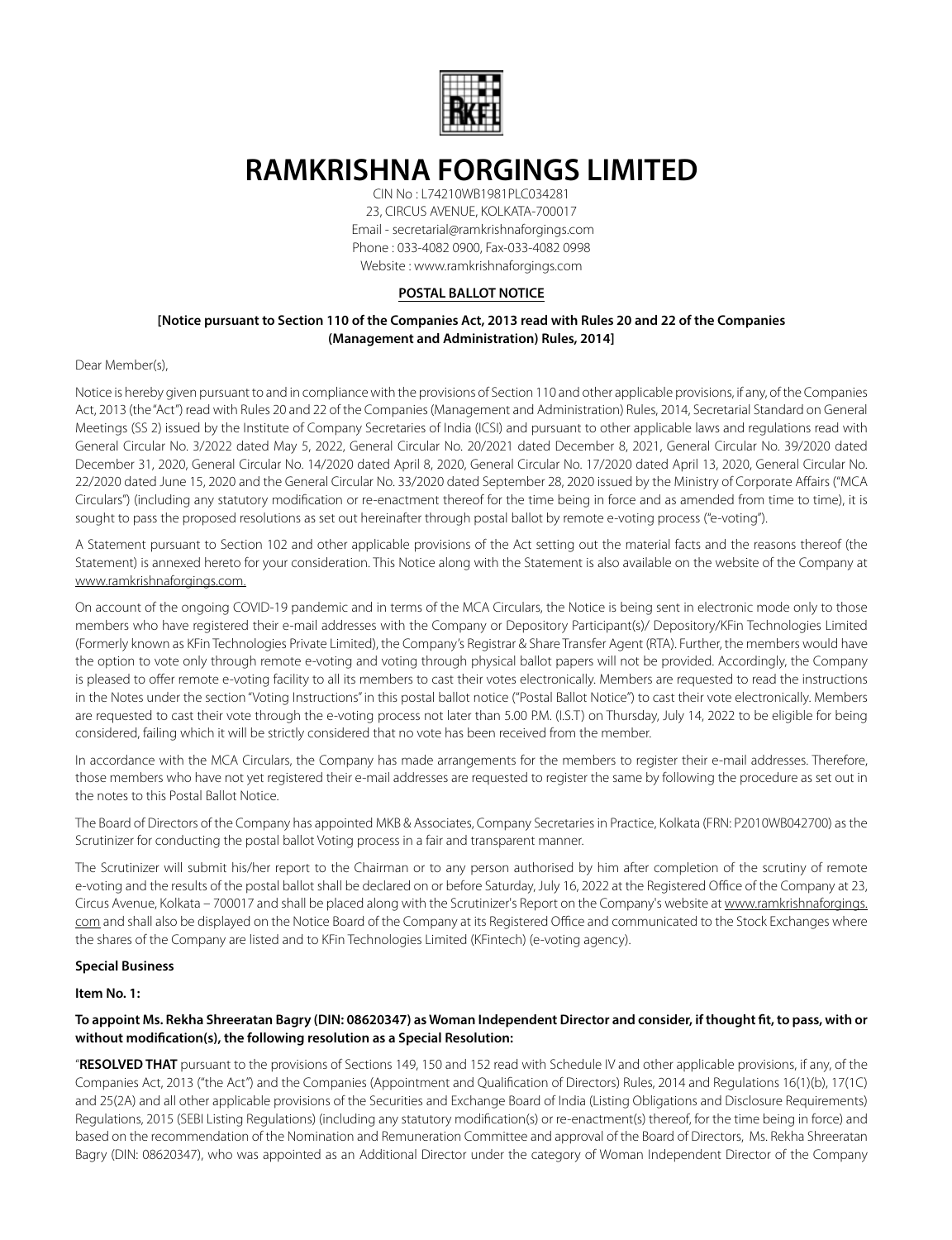# 2 **Ramkrishna Forgings Limited**

pursuant to Section 161 of the Act and the Articles of Association of the Company and in respect of whom the Company has received a notice in writing under Section 160 of the Act from a Member proposing her candidature for the office of Director of the Company and who has submitted a declaration that she meets the criteria of Independence as provided under the Act and the SEBI Listing Regulations, be and is hereby appointed as a Non-Executive, Independent Director of the Company for a term of 5 (Five) consecutive years with effect from May 03, 2022 to May 02, 2027 and whose office shall not be liable to determination by retirement of directors by rotation."

"**RESOLVED FURTHER THAT** the Board or any Committee thereof or the Company Secretary of the Company be and is hereby severally authorized to do all such acts and take all such steps as may be necessary, proper or expedient to give effect to this resolution."

### **Item No. 2:**

To appoint Mr. Sanjay Kothari (DIN: 00258316) as an Independent Director and consider, if thought fit, to pass, with or without modification(s), the following resolution as a Special Resolution:

"**RESOLVED THAT** pursuant to the provisions of Sections 149, 150 and 152 read with Schedule IV and other applicable provisions, if any, of the Companies Act, 2013 ("the Act") and the Companies (Appointment and Qualification of Directors) Rules, 2014 and Regulations 16(1)(b), 17(1C) and 25(2A) and all other applicable provisions of the Securities and Exchange Board of India (Listing Obligations and Disclosure Requirements) Regulations, 2015 (SEBI Listing Regulations) (including any statutory modification(s) or re-enactment(s) thereof, for the time being in force) and based on the recommendation of the Nomination and Remuneration Committee and approval of the Board of Directors, Mr. Sanjay Kothari (DIN: 00258316), who was appointed as an Additional Director under the category of Independent Director of the Company pursuant to Section 161 of the Act and the Articles of Association of the Company and in respect of whom the Company has received a notice in writing under Section 160 of the Act from a Member proposing his candidature for the office of Director of the Company and who has submitted a declaration that he meets the criteria of Independence as provided under the Act and the SEBI Listing Regulations, be and is hereby appointed as a Non-Executive, Independent Director of the Company for a term of 5 (Five) consecutive years with effect from May 03, 2022 to May 02, 2027 and whose office shall not be liable to determination by retirement of directors by rotation."

"**RESOLVED FURTHER THAT** the Board or any Committee thereof or the Company Secretary of the Company be and is hereby severally authorized to do all such acts and take all such steps as may be necessary, proper or expedient to give effect to this resolution."

By order of the Board

Place : Kolkata **Rajesh Mundhra** Dated : May 03, 2022 *Company Secretary* Registered Office: Membership No. ACS 12991 23 Circus Avenue, Kolkata – 700017

Sd/-

#### **IMPORTANT NOTES:**

- 1. The Explanatory Statement pursuant to Sections 102(1) and 110 of the Companies Act, 2013 ("the Act") in respect of item nos. 1 and 2 which sets out details relating to Special Business at the meeting, forms part of this Postal Ballot Notice.
- 2. On account of the threat posed by COVID-19 pandemic and in terms of the guidelines provided vide the MCA Circulars, the Company is sending this Notice only in electronic form to those Members, whose names appear in the Register of Members/List of Beneficial Owners as received from National Securities Depository Limited (NSDL) and Central Depository Services (India) Limited (CDSL) as on the close of business hours of Friday, June 10, 2022 ('Cut-Off Date') and whose e-mail addresses are registered with the Company/RTA/Depositories/ Depository Participants (in case of electronic shareholding) or who will register their e-mail address in accordance with the process outlined in this Notice.

The Notice shall also be uploaded on the website of the Company at www.ramkrihnaforgings.com and on the website of BSE Limited at www.bseindia.com and National Stock Exchange of India Limited at www.nseindia.com. All the members of the Company as on the Cut-off date of Friday, June 10, 2022 shall be entitled to vote in accordance with the process as specified in this Notice.

- 3. In accordance with the MCA Circulars, Members can vote only through the remote e-voting process. Physical copies of the Postal Ballot Notice and pre-paid business reply envelopes are not being sent to shareholders for this Postal Ballot.
- 4. Resolution passed by the members through postal ballot are deemed to have been passed as if they have been passed at a General Meeting of the members.
- 5. The instructions for Members for e-voting are as under:
	- i. In compliance with the provisions of Sections 108, 110 and other applicable provisions, if any, of the Act, read with the relevant rules made thereunder, the MCA Circulars and Regulation 44 of the Securities and Exchange Board of India (Listing Obligations and Disclosure Requirements) Regulations, 2015 (as amended), the Company has extended e-voting facility, for its members to enable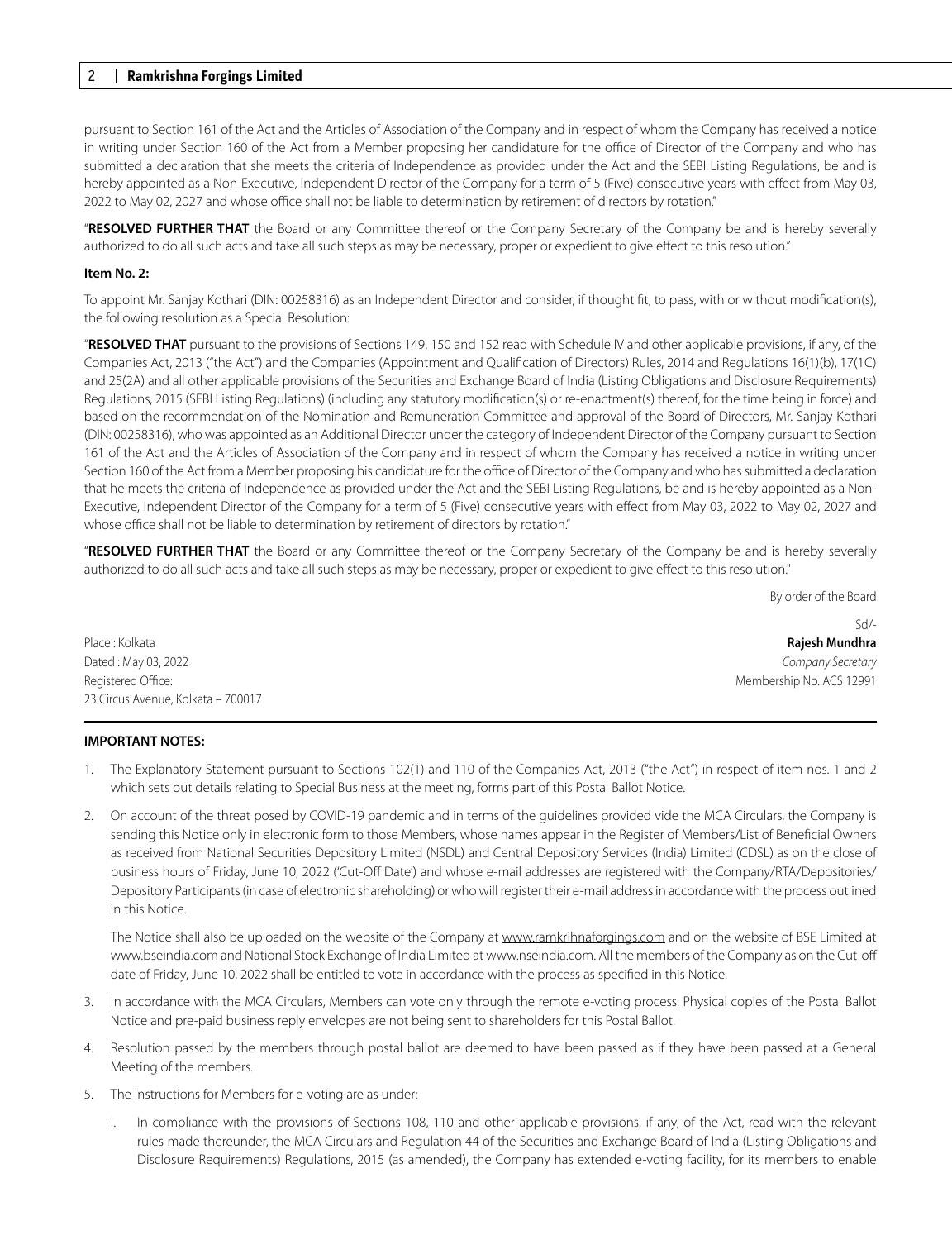them to cast their votes electronically. The Company has engaged the services of KFin Technologies Limited (KFintech) as the Agency to provide remote e-voting facility. The instructions for Members opting for remote e-voting are as below:

- ii. In pursuance of the SEBI Circular no. SEBI/HO/CFD/CMD/CIR/P/2020/242 dated December 9, 2020 on "e-Voting facility provided by Listed Companies", e-Voting process has been extended to all the individual demat account holders, by way of single login credential, through their demat accounts / websites of Depositories / DPs in order to increase the efficiency of the voting process.
- iii. Individual demat account holders would be able to cast their vote without having to register again with the e-Voting service provider (ESP) thereby not only facilitating seamless authentication but also providing ease and convenience of participating in e-Voting process. Members are advised to update their mobile numbers and e-mail addresses with their respective DPs to access the e-Voting facility.
- iv. The remote e-voting period commences at 9.00 A.M. (I.S.T) on Wednesday, June 15, 2022 and ends at 5.00 P.M. (I.S.T) on, Thursday, July 14, 2022.
- v. The voting rights of a Member/ Beneficial Owner (in case of electronic shareholding) shall be in proportion to his/her/its shareholding in the paid-up equity share capital of the Company as on the Cut-Off Date i.e. Friday, June 10, 2022. A person who is in receipt of this Notice but is not a member on the said date should treat this Notice for information purposes only.

#### **Details on Method 1 are mentioned below:**

I) Login method for remote e-Voting for Individual shareholders holding securities in demat mode.

| Type of shareholders                                                             | Login Method                                                                                                                                                                                                                                              |  |
|----------------------------------------------------------------------------------|-----------------------------------------------------------------------------------------------------------------------------------------------------------------------------------------------------------------------------------------------------------|--|
| Individual Shareholder holding<br>securities in demat mode with CDSL<br>and NSDL | Existing user who have opted for Easi / Easiest<br>I. Visit URL: https://web.cdslindia.com/myeasi/home/login or<br>URL: www.cdslindia.com                                                                                                                 |  |
|                                                                                  | II. Click on New System Myeasi                                                                                                                                                                                                                            |  |
|                                                                                  | III. Login with your registered user id and password.                                                                                                                                                                                                     |  |
|                                                                                  | IV. The user will see the e-Voting Menu. The Menu will have links of ESP i.e. Kfintech e-Voting<br>portal.                                                                                                                                                |  |
|                                                                                  | V. Click on e-Voting service provider name to cast your vote.                                                                                                                                                                                             |  |
|                                                                                  | 2. User not registered for IdeAS e-Services                                                                                                                                                                                                               |  |
|                                                                                  | To register click on link : https://eservices.nsdl.com                                                                                                                                                                                                    |  |
|                                                                                  | II. Select "Register Online for IdeAS" or click at https://eservices.nsdl.com/SecureWeb/<br>IdeasDirectReq.jsp                                                                                                                                            |  |
|                                                                                  | III. Proceed with completing the required fields.<br>Follow steps given in points 1                                                                                                                                                                       |  |
| Individual Shareholder login through   I.<br>their demat accounts / Website of   | You can also login using the login credentials of your demat account through your DP registered<br>with NSDL /CDSL for e-Voting facility.                                                                                                                 |  |
| Depository Participant                                                           | II. Once logged-in, you will be able to see e-Voting option. Once you click on e-Voting option, you<br>will be redirected to NSDL / CDSL Depository site after successful authentication, wherein you<br>can see e-Voting feature.                        |  |
|                                                                                  | III. Click on options available against company name or e-Voting service provider – KFintech and<br>you will be redirected to e-Voting website of KFintech for casting your vote during the remote<br>e-Voting period without any further authentication. |  |

**Important note:** Members who are unable to retrieve User ID / Password are advised to use Forgot user ID and Forgot Password option available at respective websites.

Helpdesk for Individual Shareholders holding securities in demat mode for any technical issues related to login through Depository i.e. NSDL and CDSL.

| Login type                | l Helpdesk details                                                                                                                    |
|---------------------------|---------------------------------------------------------------------------------------------------------------------------------------|
| Securities held with NSDL | Please contact NSDL helpdesk by sending a request at evoting@nsdl.co.in or call at toll free no.: 1800<br>1020 990 and 1800 22 44 30  |
| Securities held with CDSL | Please contact CDSL helpdesk by sending a request at helpdesk.evoting@cdslindia.com or contact<br>at 022- 23058738 or 022-23058542-43 |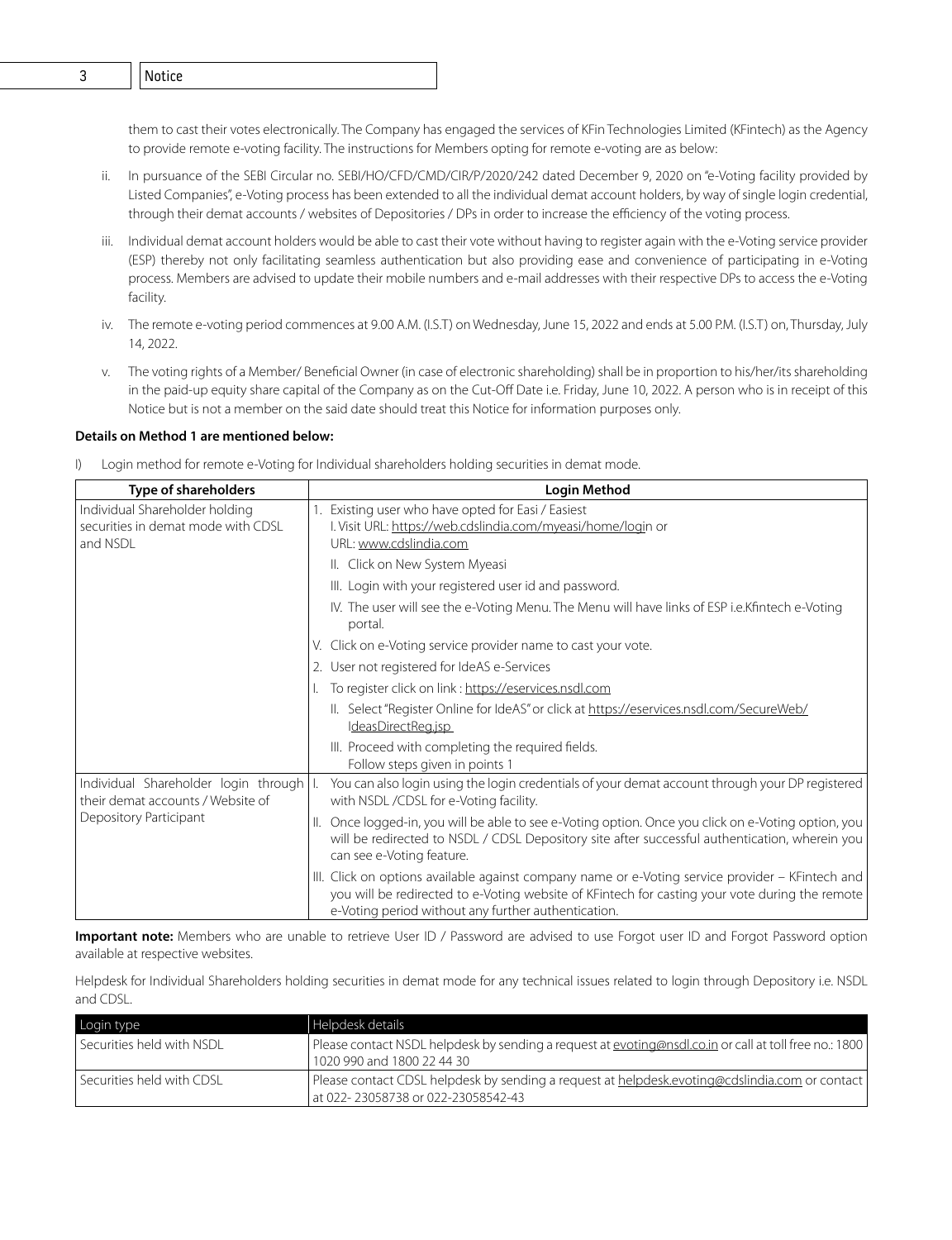#### **Details on Method 2 are mentioned below:**

- Login method for e-Voting for shareholders other than Individual shareholders holding securities in demat mode and shareholders holding securities in physical mode.
	- (A) Members whose email IDs are registered with the Company/ Depository Participants (s), will receive an email from KFintech which will include details of E-Voting Event Number (EVEN), USER ID and password. They will have to follow the following process:
		- a. Launch internet browser by typing the URL: https://evoting.kfintech.com.
		- b. Enter the login credentials (i.e. User ID and password). In case of physical folio, User ID will be EVEN (E-Voting Event Number) followed by folio number. In case of Demat account, User ID will be your DP ID and Client ID. However, if you are already registered with KFintech for e-voting, you can use your existing User ID and password for casting the vote.
		- c. After entering these details appropriately, Click on "LOGIN".
		- d. You will now reach password change Menu wherein you are required to mandatorily change your password. The new password shall comprise of minimum 8 characters with at least one upper case (A-Z), one lower case (a-z), one numeric value (0-9) and a special character ( $@$ ,#, $$$ , etc.). The system will prompt you to change your password and update your contact details like mobile number, email ID, etc. on first login. You may also enter a secret question and answer of your choice to retrieve your password in case you forget it. It is strongly recommended that you do not share your password with any other person and that you take utmost care to keep your password confidential.
		- e. You need to login again with the new credentials.
		- f. On successful login, the system will prompt you to select the "EVENT" i.e., Ramkrishna Forgings Limited.
		- g. On the voting page, enter the number of shares (which represents the number of votes) as on the Cut Off Date of Friday, June 10, 2022 under "FOR/AGAINST" or alternatively, you may partially enter any number in "FOR" and partially in "AGAINST" but the total number in "FOR/AGAINST" taken together should not exceed your total shareholding as mentioned hereinabove.
		- h. You may also choose the option "ABSTAIN". If the shareholder does not indicate either "FOR" or "AGAINST" it will be treated as "ABSTAIN" and the shares held will not be counted under either head.
		- i. Members holding multiple folios/demat accounts shall choose the voting process separately for each folios/demat accounts.
		- j. Voting has to be done for each item of the notice separately. In case you do not desire to cast your vote on any specific item it will be treated as abstained.
		- k. You may then cast your vote by selecting an appropriate option and click on "Submit".
		- l. A confirmation box will be displayed. Click "OK" to confirm else "CANCEL" to modify. Once you have voted on the resolution, you will not be allowed to modify your vote. During the voting period, Members can login any number of times till they have voted on the Resolution(s).
	- (B) Members whose email IDs are not registered with the Company/Depository Participants(s), and consequently the Postal Ballot Notice and e-voting instructions cannot be serviced, will have to follow the following process:
		- i. Members who have not registered their e-mail addresses and in consequence the Postal Ballot and e-voting credentials could not be served may temporarily get their e-mail address and mobile number registered with KFintech by clicking the link: https:// ris.kfintech.com/email\_registration/ for receiving the same. Members are requested to follow the process as guided to capture the e-mail address and mobile number for receiving the soft copy of the notice and e-voting instructions along with the User ID and Password. In case of queries, Members may write to einward.ris@kfintech.com.
		- ii. Alternatively, Members may send an e-mail request to einward.ris@kfintech.com along with a scanned copy of the signed request letter providing the e-mail address, mobile number, self-attested PAN card copy and Client Master copy in case of the electronic folio and copy of share certificate in case of the physical folio for receiving the Postal Ballot Notice and the e-voting instructions.
		- iii. After receiving the e-voting instructions, please follow all steps above to cast your vote by electronic means.

## **OTHER INSTRUCTIONS**

- I. In case of any query and/or grievance, in respect of voting by electronic means, Members may refer to the Help & Frequently Asked Questions (FAQs) and E-voting user manual available at the download section of https://evoting.kfintech.com (KFintech Website) or by sending an email on einward.ris@kfintech.comor call KFintech's toll free No. 1-800-309-4001 for any further clarifications.
- II. The Members, whose names appear in the Register of Members / list of Beneficial Owners as on the Cut-off date of Friday, June 10, 2022,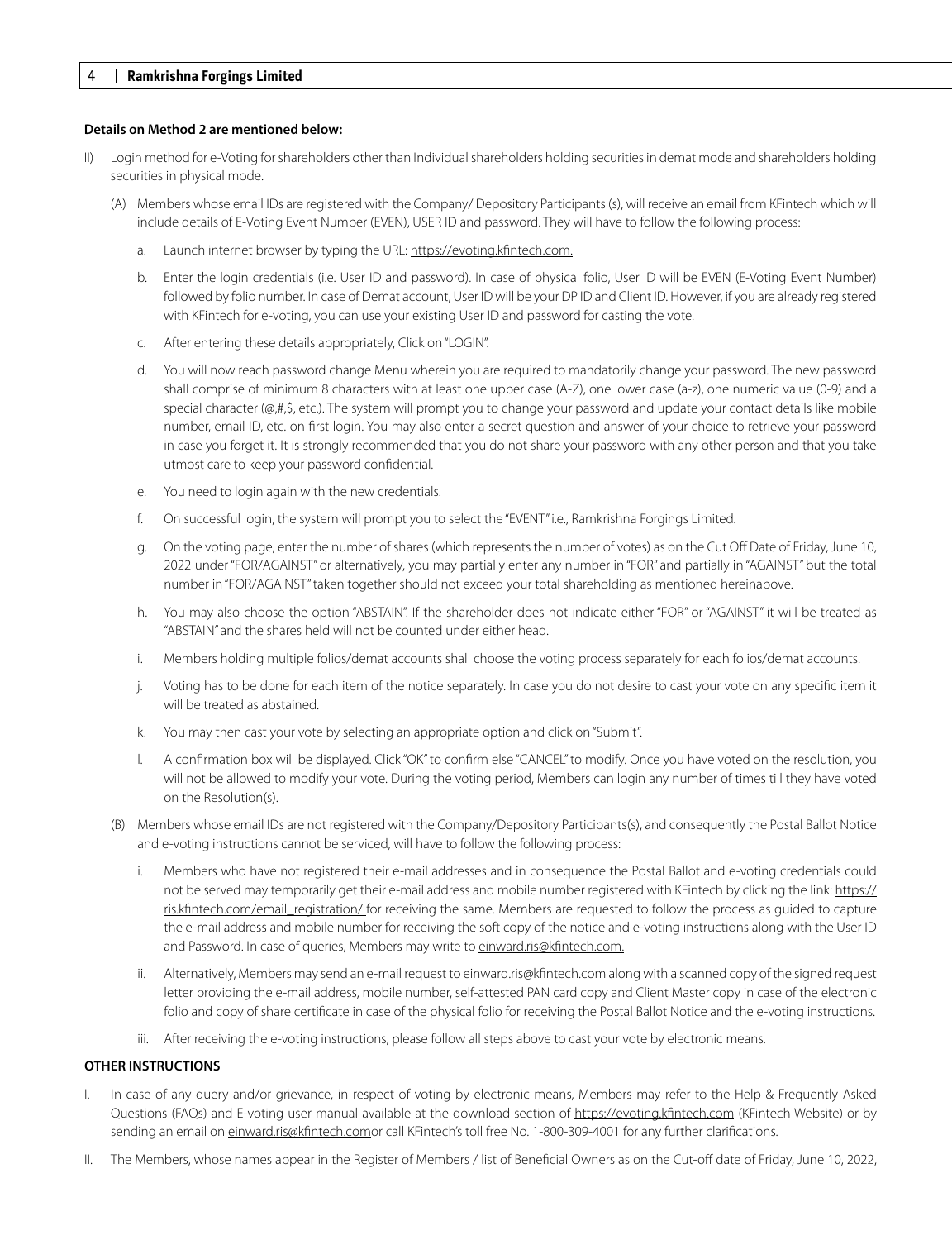4 **Ramkrishna Forgings Limited** 5 Notice

are entitled to vote on the Resolutions set forth in this Notice. A person who is not a Member as on the cut-off date should treat this Notice for information purposes only. Once the vote on a resolution(s) is cast by the Member, the Member shall not be allowed to change it subsequently.

It is however, clarified that all Members of the Company as on the Cut-Off Date of Friday, June 10, 2022 (including those Members who may not have received this Notice due to non-registration of their e-mail addresses with the Company/RTA/Depositories) shall be entitled to vote in relation to the aforementioned Resolutions in accordance with the process as specified in this Notice.

- In case a person has become a Member of the Company after dispatch of Postal Ballot Notice but on or before the cut-off date for e-voting, he/she may obtain the User ID and Password in the manner as mentioned below:
	- a. If the mobile number of the member is registered against Folio No./ DP ID Client ID, the member may send SMS: MYEPWD <space> E-Voting Event Number + Folio No. or DP ID Client ID to 9212993399
		- 1. Example for NSDL:
		- 2. MYEPWD <SPACE> IN12345612345678
		- 3. Example for CDSL:
		- 4. MYEPWD <SPACE> 1402345612345678
		- 5. Example for Physical:
		- 6. MYEPWD <SPACE> XXXX1234567890
	- b. If e-mail address or mobile number of the member is registered against Folio No. / DP ID Client ID, then on the home page of https:// evoting.kfintech.com/ the member may click "Forgot Password" and enter Folio No. or DP ID Client ID and PAN to generate a password.
	- c. Members who may require any technical assistance or support are requested to contact KFintech at toll free number 1-800-309-4001 or write to them at evoting@kfintech.com
		- vi. Necessary information of the Directors seeking appointment through this postal ballot as required under Regulation 36(3) of the SEBI Listing Regulations and the Secretarial Standard on General Meetings (SS-2) issued by the Institute of Company Secretaries of India (ICSI) forms part of this notice.
		- vii. All the material documents referred to in the explanatory statement will be available for inspection electronically until the last date for receipt of votes through the e-voting process. Members seeking to inspect such documents can send an email to secretarial@ramkrishnaforgings.com.
		- viii. Members may address their queries regarding voting by remote e-voting to the Company Secretary/KFin Technologies Limited, the Registrar and Share Transfer Agents of the Company at their office at Selenium, Tower B, Plot No. 31 & 32, Financial District, Nanakramguda, Serilingampally, Hyderabad Rangareddi – 500 032, Telangana, India or by sending a mail to evoting@kfintech. com or at toll free no. 1800-309-4001.
		- ix. The Board of Directors of the Company has appointed MKB & Associates, Company Secretaries in Practice, Kolkata (FRN: P2010WB042700), as the Scrutinizer to scrutinize the postal ballot voting process in a fair and transparent manner.
		- x. The Scrutinizer shall, after conclusion of the e-voting period, make consolidated Scrutinizer's Report of the votes cast in favour or against, if any, and submit to the Chairman or to any person authorized by him, who shall countersign the same and declare the result of the Voting therewith.
		- xi. The results of the postal ballot will be posted on the website of the Company at www.ramkrishnforgings.com along with the Scrutinizer's Report and shall be sent to the Stock Exchanges where the shares of the Company are listed and simultaneously to the KFintech.
		- xii. The Resolutions, if passed by majority, will be deemed to have been passed on the last date of the remote e-voting, i.e., Thursday, July 14, 2022. Members, who wish to be present at the venue at the time of declaration of the Result, may do so.
		- xiii. Members who have not registered their e-mail address are requested to register the same in respect of shares held in electronic form with the Depository through their Depository Participant(s) and in respect of shares held in physical form by writing to the Company's Registrar and Share Transfer Agent, KFin Technologies Limited, at Selenium, Tower B, Plot No. 31 & 32, Financial District, Nanakramguda, Serilingampally, Hyderabad Rangareddi – 500 032, Telangana, India.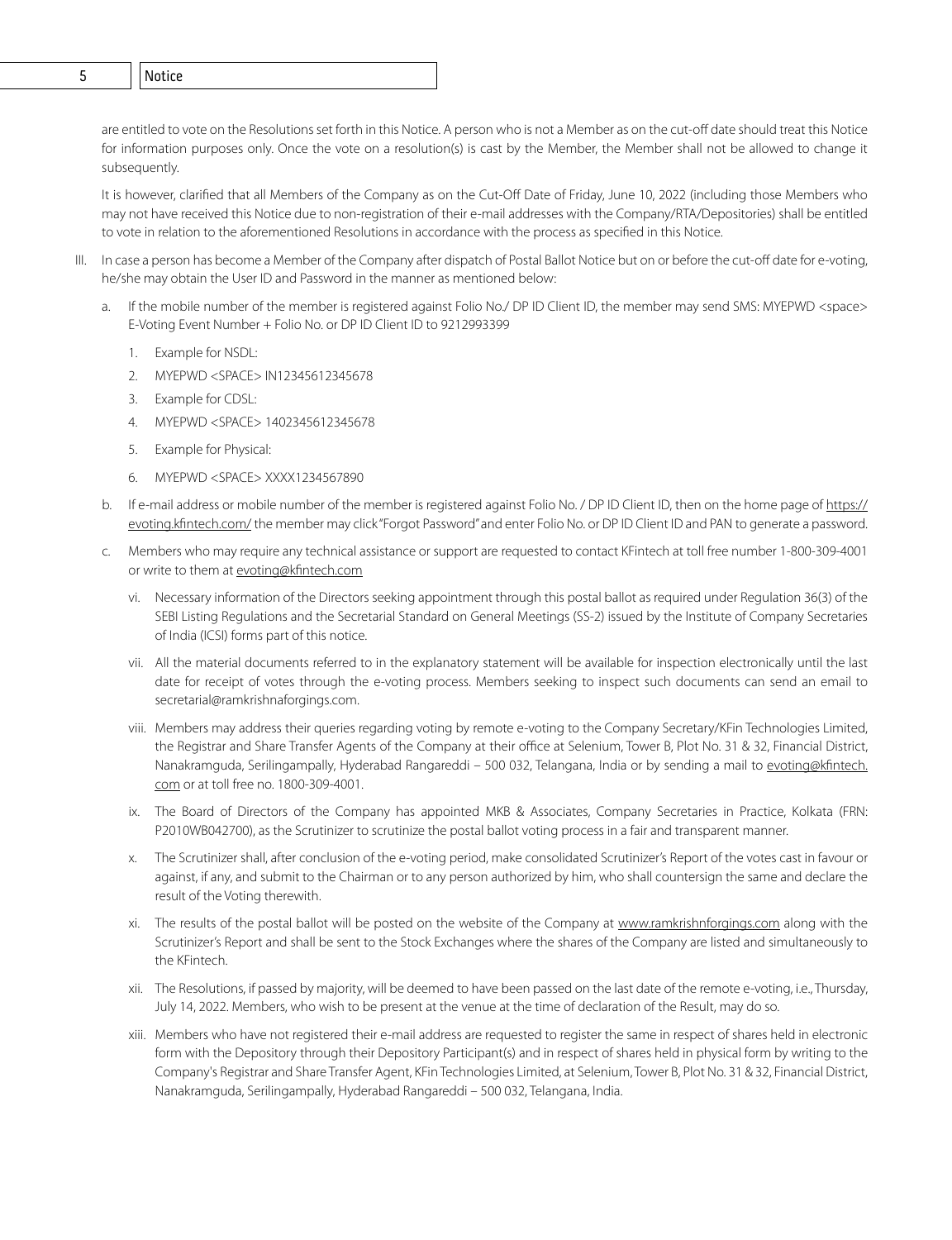## **STATEMENT PURSUANT TO SECTION 102 OF THE COMPANIES ACT, 2013**

#### **Item No. 1**

In accordance with the provisions of Section 149 read with Schedule IV of the Companies Act, 2013 ("the Act"), appointment of an Independent Director requires approval of members. Further, as per Regulation 25(2A) of the Securities and Exchange Board of India (Listing Obligations and Disclosure Requirements) Regulations, 2015, (SEBI Listing Regulations), the appointment of an Independent Director shall be subject to the approval of shareholders by special resolution.

Additionally, as per newly inserted Regulation 17(1C) of the SEBI Listing Regulations, the Company shall ensure that the approval of the shareholders for the appointment of a person on the Board of Directors is taken at the next annual general meeting or within a time period of 3 (three) months from the date of appointment, whichever is earlier.

Ms. Rekha Shreeratan Bagry (DIN: 08620347) who is proposed to be appointed is not disqualified from being appointed as a Director in terms of Section 164 of the Act and has given her consent to act as an Independent Director. The Company has received a declaration from Ms. Rekha Shreeratan Bagry that she meets the criteria of independence as prescribed both under sub-section (6) of Section 149 of the Act and under the SEBI Listing Regulations. In the opinion of the Board, Ms. Rekha Shreeratan Bagry fulfils the conditions for her appointment as an Independent Director as specified in the Act and the SEBI Listing Regulations. Ms. Rekha Shreeratan Bagry is independent of the management and possesses appropriate skills, experience and knowledge.

Based on the recommendation of the Nomination and Remuneration Committee and subject to the approval of shareholders of the Company, the Board of Directors of the Company, appointed Ms. Rekha Shreeratan Bagry (DIN: 08620347) as an Additional Director of the Company under the category of Woman Independent Director for a term of 5 (Five) consecutive years with effect from May 03, 2022 to May 02, 2027 and whose office shall not be liable to determination by retirement of directors by rotation."

The Company has received a notice under Section 160 of the Act from a shareholder proposing the candidature of Ms. Rekha Shreeratan Bagry for the office of Independent Director of the Company.

Details of Ms. Rekha Shreeratan Bagry are provided in the "Annexure" to the Postal Ballot Notice pursuant to the provisions of (i) the SEBI Listing Regulations and (ii) Secretarial Standard on General Meetings ("SS-2") issued by the Institute of Company Secretaries of India (ICSI).

Copy of draft letter of appointment of Ms. Rekha Shreeratan Bagry setting out the terms and conditions of her appointment is available for inspection by the members at the Registered Office of the Company.

Ms. Bagry shall be paid remuneration by way of sitting fees for attending each meeting of the Board or Committees thereof or for any other purpose whatsoever as may be decided by the Board from time to time and reimbursement of expenses for participating in the Board and other meetings.

#### **Her Brief Profile is as below:**

Ms. Bagry, aged 50 years is a Commerce Graduate and a Fellow Member of the Institute of Chartered Accountants of India (ICAI). Ms. Bagry started her career with Price Waterhouse Coopers (PwC) in 2005 and rose to the level of a partner in the year 2010. She is now working as an Independent Professional and holds directorship in Vinca Developer Private Limited, Renewsys India Private Limited, TRIL Constructions Limited and Whiteoak Capital Trustee Limited.

Ms. Bagry has over 20 years of experience in tax and advisory. She specializes in tax and regulatory aspects of mergers and acquisition and has advised on family succession, trust formation, wills etc. She also has wide experience in mergers & acquisition, handling large Indian corporate and multinationals.

Ms. Bagry has worked in diverse sectors/industries of the like Beverages, Textile, Retail, Cement, Steel, Engineering, Telecom, Packaging Chemicals, Pharma, Media, BPO, amongst others.

Save and except, Ms. Rekha Shreeratan Bagry none of the Directors/Key Managerial Personnel of the Company/their relatives are, in any way, concerned or interested, financially or otherwise, in the resolution set out at Item No. 1 of the Notice.

Accordingly, the Board recommends the Special Resolution set out at Item No. 1 of the Notice for approval by the members.

#### **Item no. 2**

In accordance with the provisions of Section 149 read with Schedule IV of the Companies Act, 2013 ("the Act"), appointment of an Independent Director requires approval of members. Further, as per Regulation 25(2A) of the Securities and Exchange Board of India (Listing Obligations and Disclosure Requirements) Regulations, 2015 (SEBI Listing Regulations), the appointment of an Independent Director shall be subject to the approval of shareholders by special resolution.

Additionally, as per newly inserted Regulation 17(1C) of the SEBI Listing Regulations, the Company shall ensure that the approval of the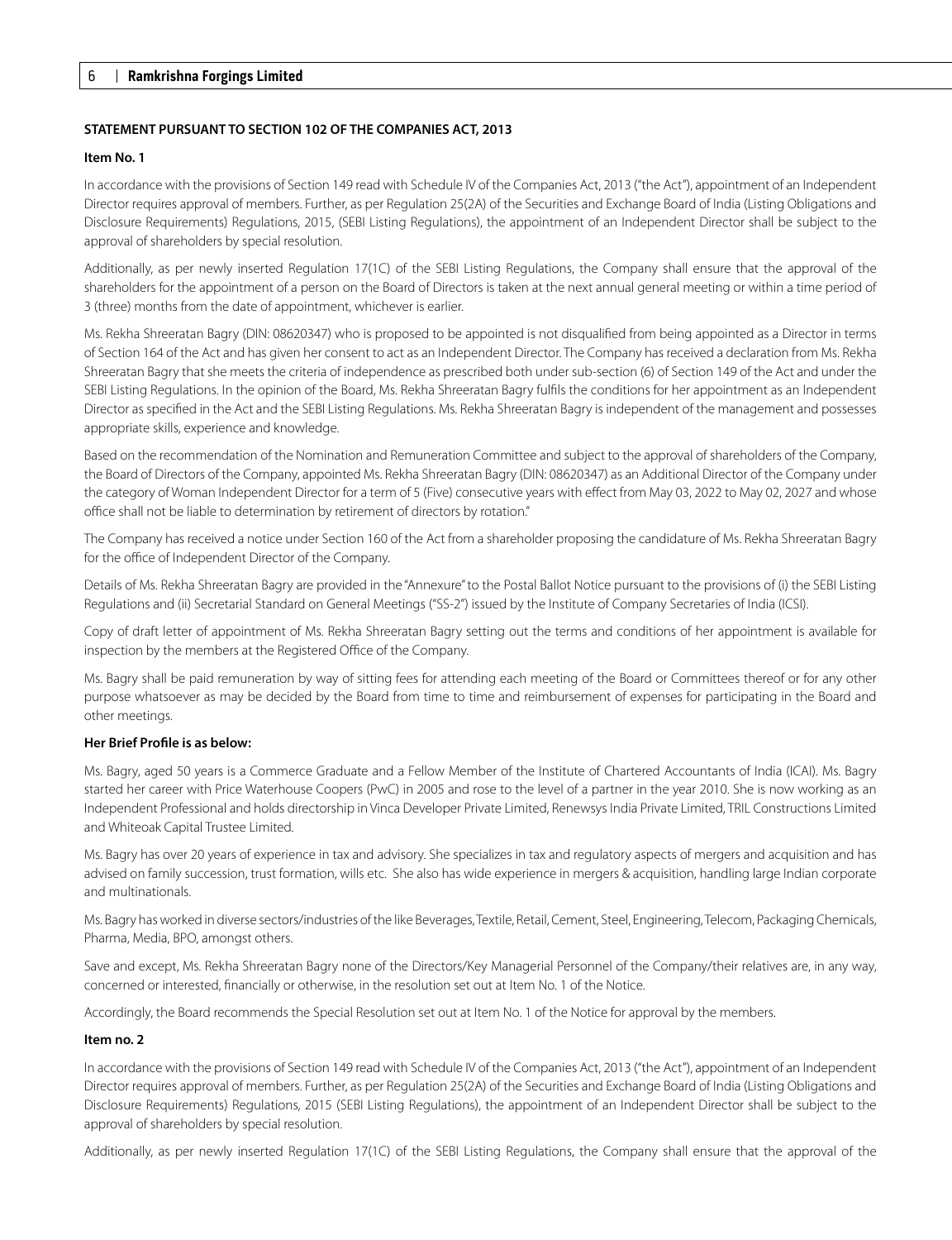shareholders for the appointment of a person on the Board of Directors is taken at the next annual general meeting or within a time period of 3 (three) months from the date of appointment, whichever is earlier.

Mr. Sanjay Kothari (DIN: 00258316) who is proposed to be appointed is not disqualified from being appointed as a Director in terms of Section 164 of the Act and has given his consent to act as a Director. The Company has received a declaration from Mr. Sanjay Kothari that he meets the criteria of independence as prescribed both under sub-section (6) of Section 149 of the Act and under the SEBI Listing Regulations. In the opinion of the Board, Mr. Sanjay Kothari, fulfils the conditions for his appointment as an Independent Director as specified in the Act and the SEBI Listing Regulations. Mr. Sanjay Kothari is independent of the management and possesses appropriate skills, experience and knowledge.

Based on the recommendation of the Nomination and Remuneration Committee and subject to the approval of shareholders of the Company, the Board of Directors of the Company, appointed Mr. Sanjay Kothari (DIN: 00258316) as an Additional Director of the Company under the category of Independent Director on the Board of the Company for a term of 5 (Five) consecutive years with effect from May 03, 2022 to May 02, 2027, and whose office shall not be liable to determination by retirement of directors by rotation."

The Company has received notice a under Section 160 of the Act from a shareholder proposing the candidature of Mr. Sanjay Kothari for the office of Independent Director of the Company.

Details of Mr. Sanjay Kothari are provided in the "Annexure" to the Postal Ballot Notice pursuant to the provisions of (i) the SEBI Listing Regulations and (ii) Secretarial Standard on General Meetings ("SS-2") issued by the Institute of Company Secretaries of India (ICSI).

Copy of draft letter of appointment of Mr. Sanjay Kothari setting out the terms and conditions of his appointment is available for inspection by the members at the Registered Office of the Company.

Mr. Kothari shall be paid remuneration by way of sitting fees for attending each meeting of the Board or Committees thereof or for any other purpose whatsoever as may be decided by the Board from time to time and reimbursement of expenses for participating in the Board and other meetings.

## **His brief profile is as below:**

Mr. Sanjay Kothari, aged 58 years, is a Fellow Member of the Institute of Chartered Accountants of India (ICAI) and the Institute of Company Secretaries of India (ICSI) and an Associate Member of the Institute of Cost & Management Accountants of India (ICMAI). He is a Commerce Graduate from St. Xavier's College, Kolkata and has also Diploma in Business Finance from the Institute of Chartered Financial Analyst of India (ICFAI). He has about 25 years of experience in Finance & Taxation.

He is currently serving as an Independent Director on the Board of Clean Science Technology Limited, Birla Precision Technologies Limited and J L Morison (India) Limited. Additionally, he is the head of the family office of one of the leading Ultra High Net Worth Individuals (UHNI) Investor of India and is also a Practicing Chartered Accountant specializing in corporate communications, loan syndications, equity placements and financial restructuring exercises.

Save and except, Mr. Sanjay Kothari, none of the Directors/Key Managerial Personnel of the Company/their relatives are, in any way, concerned or interested, financially or otherwise, in the resolution set out at Item No. 2 of the Notice.

Accordingly, the Board recommends the Special Resolution set out at Item No. 2 of the Notice for approval by the members.

By order of the Board

Place : Kolkata **Rajesh Mundhra** Dated : May 03, 2022 *Company Secretary* Registered Office: The contract of the contract of the contract of the contract of the Membership No. ACS 12991 23 Circus Avenue, Kolkata – 700017

 $Sd/$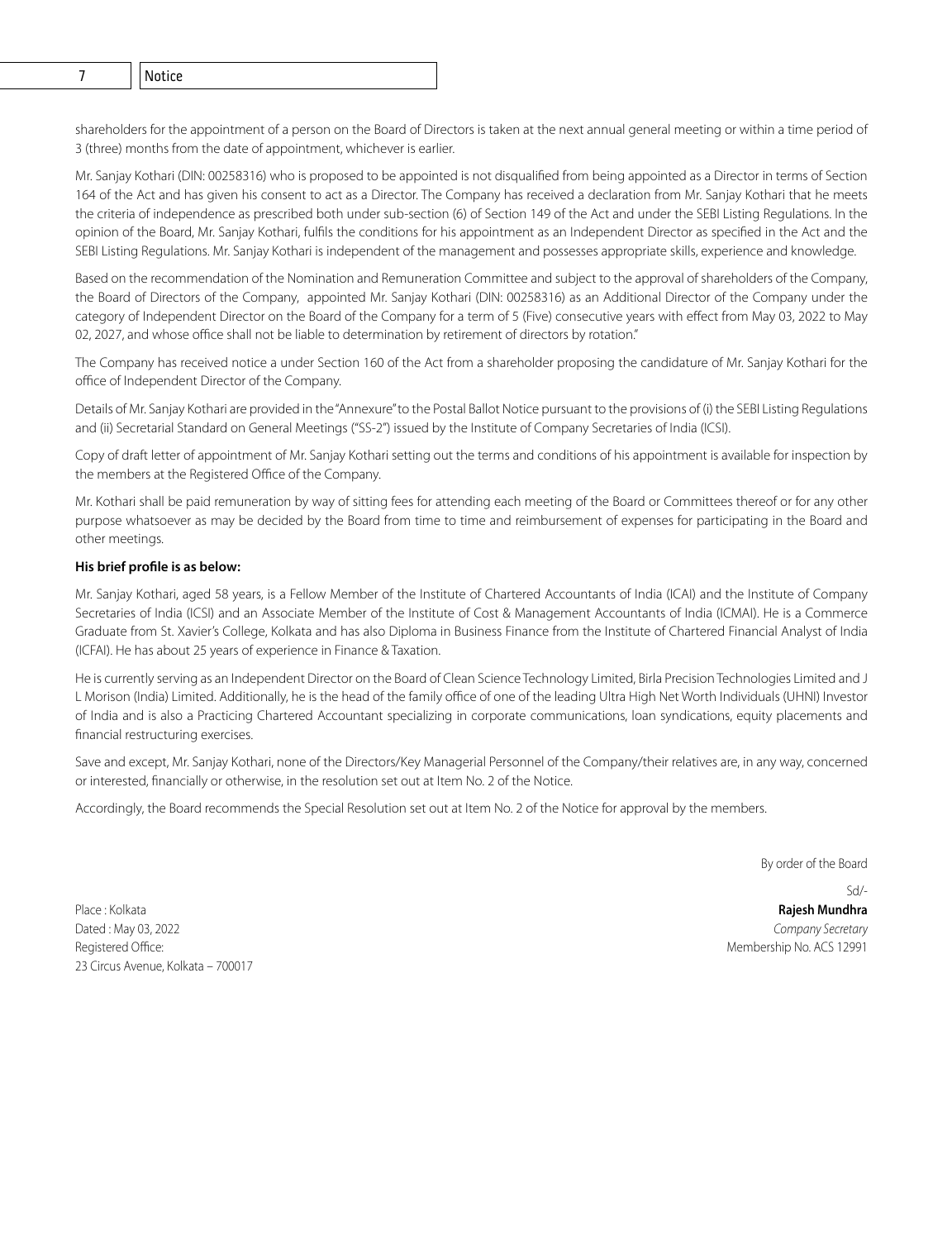# **ANNEXURE-I**

| <b>Name</b>                                                                                       | Ms. Rekha Shreeratan Bagry                                                                                                                                                                                                                                                                                                                                                                                                                                                                                                       | Mr. Sanjay Kothari                                                                                                                                                                                                                                                                                                                                                                                                                                                                                                                                                                                                                         |
|---------------------------------------------------------------------------------------------------|----------------------------------------------------------------------------------------------------------------------------------------------------------------------------------------------------------------------------------------------------------------------------------------------------------------------------------------------------------------------------------------------------------------------------------------------------------------------------------------------------------------------------------|--------------------------------------------------------------------------------------------------------------------------------------------------------------------------------------------------------------------------------------------------------------------------------------------------------------------------------------------------------------------------------------------------------------------------------------------------------------------------------------------------------------------------------------------------------------------------------------------------------------------------------------------|
| <b>DIN</b>                                                                                        | 08620347                                                                                                                                                                                                                                                                                                                                                                                                                                                                                                                         | 00258316                                                                                                                                                                                                                                                                                                                                                                                                                                                                                                                                                                                                                                   |
| Date of Birth/Age                                                                                 | March 22, 1972                                                                                                                                                                                                                                                                                                                                                                                                                                                                                                                   | November 04, 1963                                                                                                                                                                                                                                                                                                                                                                                                                                                                                                                                                                                                                          |
|                                                                                                   | 50 years                                                                                                                                                                                                                                                                                                                                                                                                                                                                                                                         | 58 years                                                                                                                                                                                                                                                                                                                                                                                                                                                                                                                                                                                                                                   |
| <b>Brief Resume/</b><br><b>Experience/Expertise in</b><br><b>Specific Functional Area</b>         | She possesses experience of 20 years in tax and<br>advisory. She specializes in tax and regulatory<br>aspects of mergers and acquisition and has<br>advised on family succession, Trust formation,<br>wills etc. She also has wide experience in<br>Mergers & Acquisition, handling large Indian<br>corporate and multinationals.<br>She has worked in diverse sectors/industries of<br>the like Beverages, Textile, Retail, Cement, Steel,<br>Engineering, Telecom, Packaging Chemicals,<br>Pharma, Media, BPO, amongst others. | He possesses rich experience of 25 years in Finance & Taxation.<br>Additionally, he is the head of the family office of one of the<br>leading Ultra High Net Worth Individuals (UHNI) Investor of<br>India and is also a Practicing Chartered Accountant specializing<br>in corporate communications, loan syndications, equity<br>placements and financial restructuring exercises.                                                                                                                                                                                                                                                       |
| Qualification                                                                                     | $( CA )$ .                                                                                                                                                                                                                                                                                                                                                                                                                                                                                                                       | Bachelor in Commerce and a Fellow Member of   Bachelor in Commerce from St. Xaviers College, Kolkata, Fellow<br>the Institute of Chartered Accountants of India   Member of the Institute of Chartered Accountants of India<br>(ICAI), the Institute of Company Secretaries of India (ICSI) and<br>an Associate Member of the Institute of Cost & Management<br>Accountants of India (ICMAI).<br>Diploma in Business Finance from the Institute of Chartered<br>Financial Analyst of India (ICFAI).                                                                                                                                        |
| <b>Original Date of Joining</b><br>the Board /Date of first<br>appointment on the<br><b>Board</b> | May 03, 2022                                                                                                                                                                                                                                                                                                                                                                                                                                                                                                                     | May 03, 2022                                                                                                                                                                                                                                                                                                                                                                                                                                                                                                                                                                                                                               |
| <b>Terms and conditions</b><br>of appointment or re-<br>appointment                               | Being appointed as an Independent Director of<br>the Company for a period of 5 (five) consecutive<br>years.                                                                                                                                                                                                                                                                                                                                                                                                                      | Being appointed as an Independent Director of the Company<br>for a period of 5 (five) consecutive years.                                                                                                                                                                                                                                                                                                                                                                                                                                                                                                                                   |
| <b>Remuneration last</b><br><b>Drawn</b>                                                          | N.A                                                                                                                                                                                                                                                                                                                                                                                                                                                                                                                              | N.A                                                                                                                                                                                                                                                                                                                                                                                                                                                                                                                                                                                                                                        |
| <b>Details of remuneration</b><br>sought to be paid.                                              | Entitled to receive Sitting fees for attending<br>Board and Committee meetings thereof.                                                                                                                                                                                                                                                                                                                                                                                                                                          | Entitled to receive Sitting fees for attending Board and<br>Committee meetings thereof.                                                                                                                                                                                                                                                                                                                                                                                                                                                                                                                                                    |
| Directorship in other                                                                             | Listed-                                                                                                                                                                                                                                                                                                                                                                                                                                                                                                                          | Listed-                                                                                                                                                                                                                                                                                                                                                                                                                                                                                                                                                                                                                                    |
| companies)                                                                                        | Nil<br>Unlisted-<br>a) Vinca Developer Private Limited<br>b) Renewsys India Private Limited,<br>c) TRIL Constructions Limited and d)Whiteoak<br>Capital Trustee Limited.                                                                                                                                                                                                                                                                                                                                                         | a) Clean Science Technology Limited,<br>b) Birla Precision Technologies Limited and<br>c) J L Morison (India) Limited.<br>Unlisted-<br>a) BSE E-Agricultural Markets Limited,<br>b) Rapid Estates Private Limited, c)Anantroop Financial<br>Advisory Services Private Limited, d)Chartered Finance &<br>Leasing Ltd,<br>e) Securities Holdings (India) Pvt Ltd,<br>f) Golden Quadrilateral Financial Advisory Services Private<br>Limited,<br>g) Westend Propmart Private Limited,<br>h) System International Private Limited,<br>Sanatan Financial Advisory Services Private Limited and<br>Jaichandi Investment Services Private Limited |
| <b>Listed entities from</b><br>which resigned in the<br>past Three years                          | Nil                                                                                                                                                                                                                                                                                                                                                                                                                                                                                                                              | International Conveyors Limited                                                                                                                                                                                                                                                                                                                                                                                                                                                                                                                                                                                                            |

Notice pursuant to the provisions of (i) the Securities and Exchange Board of India (Listing Obligations and Disclosure Requirements) Regulations, 2015; and (ii) Secretarial Standard on General Meetings ("SS-2"), issued by the Institute of Company Secretaries of India (ICSI).